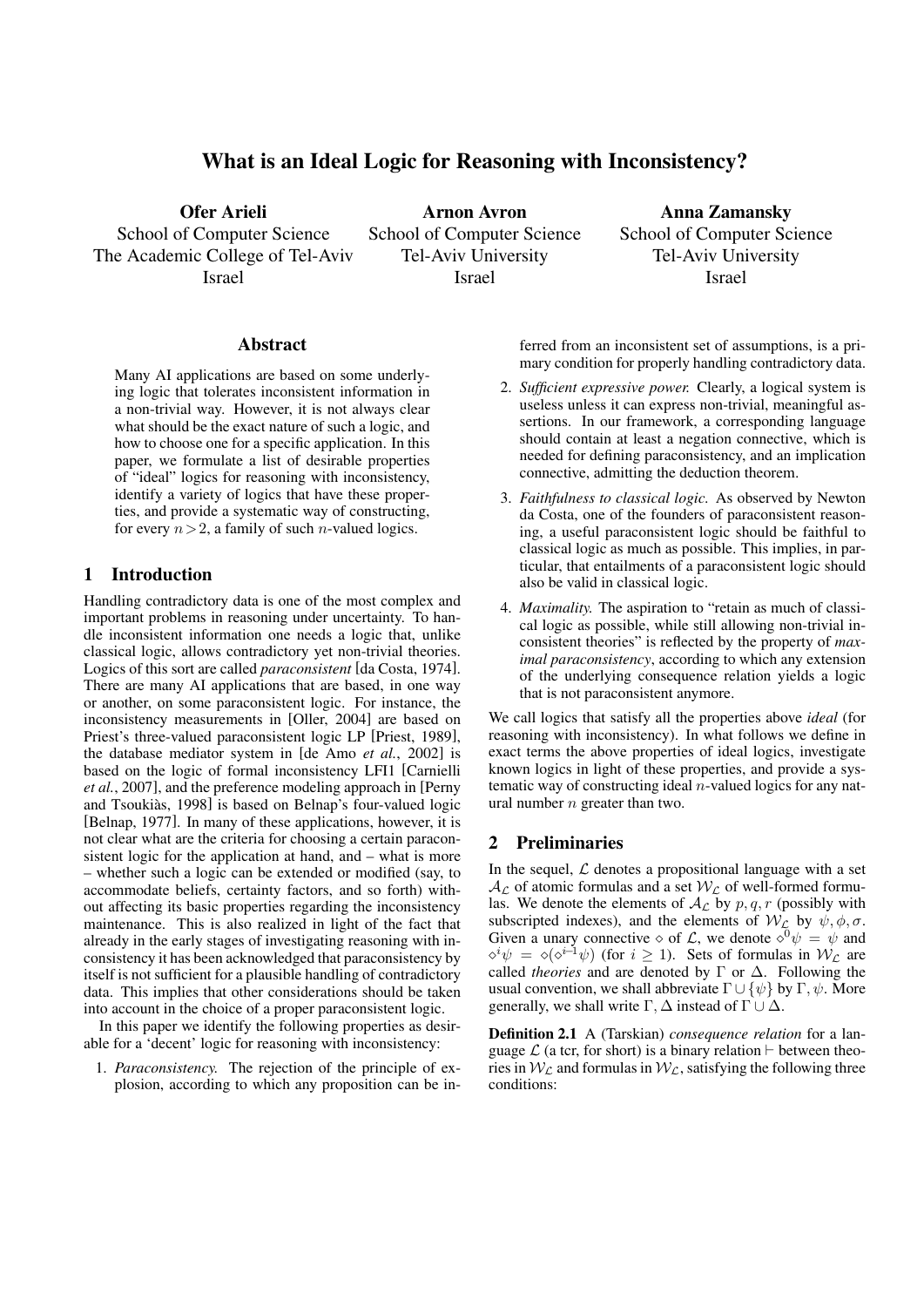Reflexivity: if  $\psi \in \Gamma$  then  $\Gamma \vdash \psi$ .

Monotonicity: if  $\Gamma \vdash \psi$  and  $\Gamma \subseteq \Gamma'$ , then  $\Gamma' \vdash \psi$ .

Transitivity: if  $\Gamma \vdash \psi$  and  $\Gamma', \psi \vdash \phi$  then  $\Gamma, \Gamma' \vdash \phi$ .

Let *⊢* be a tcr for *L*.

- *• ⊢* is *structural*, if for every uniform *L*-substitution *θ* it holds that  $\Gamma \vdash \psi$  implies  $\theta(\Gamma) \vdash \theta(\psi)$ .<sup>1</sup>
- *• ⊢* is *non-trivial*, if there exist some non-empty theory Γ and some formula  $\psi$  such that  $\Gamma \not\vdash \psi$ .
- *⊢* is *finitary*, if whenever  $\Gamma \vdash \psi$ , there is a *finite* theory  $\Gamma' \subseteq \Gamma$  such that  $\Gamma' \vdash \psi$ .

**Definition 2.2** A (propositional) *logic* is a pair  $\langle \mathcal{L}, \vdash \rangle$ , so that *L* is a propositional language, and *⊢* is a structural, nontrivial, and finitary consequence relation for *L*.

The most standard semantic way of defining logics is by using the following structures (see, e.g., [Urquhart, 2001]).

**Definition 2.3** A (multi-valued) *matrix* for a language  $\mathcal{L}$  is a triple  $\mathcal{M} = \langle \mathcal{V}, \mathcal{D}, \mathcal{O} \rangle$ , where

- *• V* is a non-empty set of truth values,
- *• D* is a non-empty proper subset of *V*, consisting of the *designated* elements of  $V<sup>2</sup>$  and
- $\mathcal{O}$  includes an *n*-ary function  $\widetilde{\diamond}_{\mathcal{M}} : \mathcal{V}^n \to \mathcal{V}$  for every *n*-ary connective  $\diamond$  of  $\mathcal{L}$ .

Let  $M = \langle V, D, O \rangle$  be a matrix for L. An *M*-valuation for *L* is a function  $\nu : W_L \to V$  such that for every *n*-ary connective  $\diamond$  of  $\mathcal L$  and every formulas  $\psi_1, \dots, \psi_n \in \mathcal W_{\mathcal L}$ ,  $\nu(\diamond(\psi_1,\ldots,\psi_n)) = \tilde{\diamond}_{\mathcal{M}}(\nu(\psi_1),\ldots,\nu(\psi_n)).$  We denote the set of all the *M*-valuations by  $\Lambda_M$ . A valuation  $\nu \in \Lambda_M$  is an *M-model* of a formula  $\psi$  if it belongs to the set  $mod_{\mathcal{M}}(\psi)$  =  $\{ \nu \in \Lambda_M \mid \nu(\psi) \in \mathcal{D} \}.$  The *M*-models of a theory Γ are the elements of the set  $mod_{\mathcal{M}}(\Gamma) = \bigcap_{\psi \in \Gamma} mod_{\mathcal{M}}(\psi)$ . A formula  $\psi$  is *M-satisfiable* if  $mod_{\mathcal{M}}(\psi) \neq \emptyset$ . A theory  $\Gamma$  is *M*-satisfiable (or *M-consistent*) if  $mod_{\mathcal{M}}(\Gamma) \neq \emptyset$ .

Definition 2.4 Given a matrix *M*, the relation *⊢<sup>M</sup>* that is *induced by M*, is:  $\Gamma \vdash_{\mathcal{M}} \psi$  if  $mod_{\mathcal{M}}(\Gamma) \subseteq mod_{\mathcal{M}}(\psi)$ . We denote  $\mathbf{L}_{\mathcal{M}} = \langle \mathcal{L}, \vdash_{\mathcal{M}} \rangle$ , where M is a matrix for  $\mathcal{L}$  and  $\vdash_{\mathcal{M}}$ is the relation induced by *M*.

#### Example 2.5

- 1. Propositional classical logic is induced, e.g., by the twovalued matrix  $\mathcal{M}_2 = \langle \{t, f\}, \{t\}, \{\tilde{\vee}, \tilde{\wedge}, \tilde{\neg}\} \rangle$  with the standard two-valued interpretations for *∨*, *∧* and *¬*.
- 2. Priest's LP [Priest, 1989] is induced by the matrix  $LP =$ *⟨{t, f, ⊤}, {t, ⊤}, {∨*˜*, ∧*˜*, ¬}⟩* ˜ , where:

|  | $\tilde{\vee}$   $t$   $f$   $T$                                    | $\tilde{\wedge}$   $t$   $f$   $T$ |                          |                    | $\tilde{\neg}$ |  |
|--|---------------------------------------------------------------------|------------------------------------|--------------------------|--------------------|----------------|--|
|  |                                                                     |                                    |                          | $t$ $t$ $f$ $\top$ |                |  |
|  | $\begin{array}{c cc} \hline t&t&t&t\ \hline f&t&f&\top \end{array}$ |                                    | $f \mid f \mid f \mid f$ |                    |                |  |
|  |                                                                     |                                    |                          |                    |                |  |

Proposition 2.6 [Shoesmith and Smiley, 1971] *For every propositional language L and every finite matrix M for L,*  $\mathbf{L}_{\mathcal{M}} = \langle \mathcal{L}, \vdash_{\mathcal{M}} \rangle$  *is a propositional logic.*<sup>3</sup>

<sup>1</sup>Where  $\theta(\Gamma) = {\theta(\gamma) | \gamma \in \Gamma}$ .

<sup>2</sup>We shall denote  $\overline{\mathcal{D}} = \mathcal{V} \backslash \mathcal{D}$ .

<sup>3</sup>The non-trivial part in this result is that *⊢<sup>M</sup>* is finitary; It is easy to see that for *every* matrix *M* (not necessarily finite),  $\vdash_{\mathcal{M}}$  is a structural and consistent tcr.

# 3 Ideal Paraconsistent Logics

We now consider the properties of 'robust' logics for reasoning with inconsistency. First, we define paraconsistency.

**Definition 3.1** A logic  $\langle \mathcal{L}, \vdash \rangle$ , where  $\mathcal{L}$  is a language with a unary connective  $\neg$ , and  $\nvdash$  is a tcr for *L*, is  $\neg$ *-paraconsistent*, if there are formulas  $\psi$ ,  $\phi$  in  $W_{\mathcal{L}}$ , such that  $\psi$ ,  $\neg \psi \nvdash \phi$ .

Note 3.2 As *⊢* is structural, it is enough to require in Definition 3.1 that there are *atoms*  $p, q$  such that  $p, \neg p \nvdash q$ .

### 3.1 Maximal Paraconsistency

The requirement that a logic will not only be paraconsistent, but also *maximal* with respect to paraconsistency, is widely considered in the literature and motivated by the aspiration to tolerate inconsistencies but at the same time retain from classical logic as much as possible (see, e.g., [Karpenko, 2000; Marcos, 2005; Carnielli *et al.*, 2007]). This property is defined in [Arieli *et al.*, 2011] as follows:

**Definition 3.3** Let  $\mathbf{L} = \langle \mathcal{L}, \vdash \rangle$  be a  $\neg$ -paraconsistent logic. Then **L** is *maximally paraconsistent*, if every logic  $\langle \mathcal{L}, \mathbb{H} \rangle$  that *properly extends* **L** without changing the language (i.e., *⊢ ⊂* ), is not *¬*-paraconsistent.

In what follows we shall say that a matrix *M* is (maximally) paraconsistent, if so is the logic  $\mathbf{L}_{\mathcal{M}}$  that it induces.

Note 3.4 The notion of maximal paraconsistency given in Definition 3.3 is a strengthening of a weaker notion, according to which **L** is maximally paraconsistent *in the weak sense*, if every logic  $\langle \mathcal{L}, \mathbb{H} \rangle$  that extends **L** without changing the language (i.e.,  $\vdash \subseteq \Vdash$ ), and whose set of theorems properly includes that of **L**, is not *¬*-paraconsistent. This alternative definition of maximal paraconsistency refers to extending the *set of theorems* of the underlying logic rather than extending its *consequence relation*, as in Definition 3.3. Clearly, maximal paraconsistency implies maximal paraconsistency in the weak sense. As shown in [Arieli *et al.*, 2011], the converse does not hold.

### 3.2 Expressivity

A useful logic must have a reasonable expressive power. As it turns out, maximal paraconsistency by itself is not enough for assuring this. Indeed, as shown in [Arieli *et al.*, 2011], there are maximally paraconsistent logics with a very weak expressive power, such as the three-valued one, whose only connective is Sette's negation [Sette, 1973]. To avoid this, we require a negation connective (with respect to which paraconsistency is defined) that is classically closed, and an implication connective that allows to reduce entailments to theoremhood.

First, we make sure that the negation connective resembles, as much as possible, the one of classical logic.

**Definition 3.5** Let  $\mathbf{L} = \langle \mathcal{L}, \vdash \rangle$  be a propositional logic for a language  $\mathcal L$  with a unary connective  $\neg$ .

*•* A *bivalent ¬-interpretation for L* is a function **F** that associates a two-valued truth-table with each connective of  $\mathcal{L}$ , such that  $\mathbf{F}(\neg)$  is the classical truth table for negation. We denote by  $M_F$  the two-valued matrix for  $\mathcal L$  induced by **F**.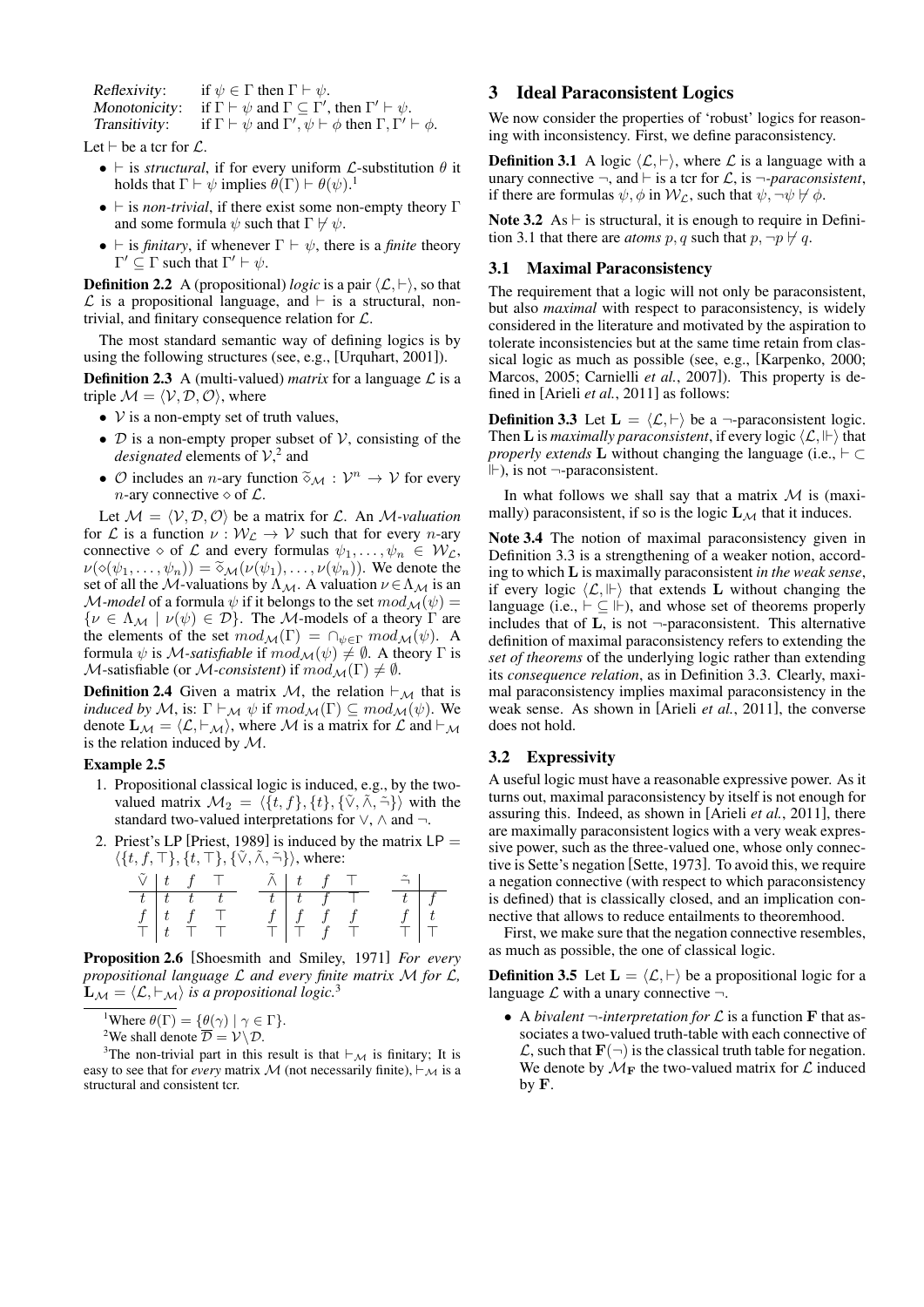- *•* Given a bivalent *¬*-interpretation **F** for *L*, we say that **L** is **F**-contained in classical logic, if  $\varphi_1, \ldots, \varphi_n \vdash_{\mathbf{L}} \psi$  $\text{implies } \varphi_1, \ldots, \varphi_n \vdash_{\mathcal{M}_{\mathbf{F}}} \psi.$
- *•* **L** is *¬-contained in classical logic*, if it is **F**-contained in classical logic for some **F**.

We say that a matrix  $M$  is **F**-contained ( $\neg$ -contained) in classical logic if so is the logic it induces,  $L_M$ .

Proposition 3.6 *No two-valued paraconsistent matrix is ¬ contained in classical logic.*

*Proof.* Let  $M = \langle V, \mathcal{D}, \mathcal{O} \rangle$  be a paraconsistent matrix and let **F** be a bivalent  $\neg$ -interpretation, such that  $\mathbf{L}_{\mathcal{M}}$  is **F**-contained in classical logic. Since  $p \nvDash_{\mathcal{M}_F} \neg p$ , also  $p \nvDash_{\mathcal{M}} \neg p$ , so there is some  $t \in \mathcal{D}$ , such that  $\tilde{\neg} t \notin \mathcal{D}$ . Since  $\mathcal M$  is paraconsistent,  $p, \neg p \nvdash_M q$ , and so there is some  $\top \in \mathcal{D}$ , such that  $\neg \top \in \mathcal{D}$ . It follows that there are at least two different elements (*t* and *⊤*) in *D*. Since *D ⊂ V*, *V* must contain at least three truthvalues. **□** 

By Definition  $3.5$ ,  $\neg$  indeed acts as a negation connective:

**Proposition 3.7** *Let*  $\langle \mathcal{L}, \vdash \rangle$  *be a logic that is*  $\neg$ *-contained in classical logic. For every formula*  $\psi$ *:*  $\psi \nvdash \neg \psi$  *and*  $\neg \psi \nvdash \psi$ *.* 

We now turn to the other connective:

Definition 3.8 A (primitive or defined) binary connective *⊃* is a *proper implication* for  $\mathbf{L} = \langle \mathcal{L}, \vdash \rangle$ , if the classical deduction theorem holds for  $\supset$  and  $\vdash$  :  $\Gamma$ ,  $\psi \vdash \varphi$  iff  $\Gamma \vdash \psi \supset \varphi$ .

By the definition of a bivalent  $\neg$ -interpretation **F**,  $\mathbf{F}(\neg)$  is the classical truth-table. The next proposition shows that this is the case also for a proper implication:

Proposition 3.9 *Let* **L** *be a logic that is* **F***-contained in classical logic for some* **F***. If ⊃ is a proper implication for* **L***, then*  $\mathbf{F}(\supset)$  *is the classical interpretation for implication.* 

*Proof.* Let **F** be a bivalent *¬*-interpretation such that **L** is a logic **F**-contained in classical logic. Since  $p \vdash_L p$  and  $\supset$  is a proper implication,  $\vdash_{\mathbf{L}} p \supset p$ , thus  $\vdash_{\mathcal{M}_{\mathbf{F}}} p \supset p$ . Hence  $\mathcal{M}_{\mathbf{F}}$ satisfies  $t \supset t = f \supset f = t$ . Next, also  $q \vdash_{\mathbf{L}} p \supset p$  and so *⊢***<sup>L</sup>** *q ⊃* (*p ⊃ p*), thus *⊢<sup>M</sup>***<sup>F</sup>** *q ⊃* (*p ⊃ p*). It follows that *M***<sup>F</sup>** satisfiers  $f \supset t = t$ . Finally,  $p \supset q \vdash_L p \supset q$ , and again since *⊃* is a proper implication, *p ⊃ q, p ⊢***<sup>L</sup>** *q*. Hence, also *p ⊃ q, p*  $\vdash_{\mathcal{M}_F} q$ , and so  $\mathcal{M}_F$  must satisfy *t* ⊃ *f* = *f* (otherwise,  $v(p) = t$  and  $v(q) = f$  would be a counter-example).

Definition 3.10 A *¬*-paraconsistent logic **L** is called *normal*, if it is *¬*-contained in classical logic and *⊃* is a proper implication for **L**.

#### 3.3 Maximal Containment in Classical Logic

As noted in [Avron *et al.*, 2010], maximal paraconsistency of *n*-valued logics may be easily achieved when all the *n* values are definable in the language:

Proposition 3.11 *Any logic* **L***<sup>M</sup> of an n-valued matrix M for a language L in which all the n values are definable*<sup>4</sup> *, is maximal in the strongest possible sense: it has no non-trivial extensions.*

Corollary 3.12 *Let*  $\mathbf{L}_M = \langle \mathcal{L}, \vdash_M \rangle$  *be an n*-valued para*consistent logic, where L is functionally complete for M.* 5 *Then* **L***<sup>M</sup> is maximally paraconsistent.*

Clearly, the languages of the logics considered in the last proposition and corollary depend on the many-valuedness of the logic, and so these logics are not *¬*-contained in classical logic. This shows that maximal paraconsistency can be easily achieved, but on the expense of the aspiration to preserve as much as possible from classical logic. To avoid this, we consider below languages that can be interpreted classically.

**Definition 3.13** Let  $\mathcal{L}$  be a language with a unary connective *¬*, and let **F** be a bivalent *¬*-interpretation for *L*.

- *•* We say that a *L*-formula *ψ* is a *classical* **F***-tautology*, if every two-valued valuation, which for every connective  $\diamond$  of *L* respects the truth-table  $\mathbf{F}(\diamond)$ , satisfies  $\psi$ .
- We say that a logic  $\mathbf{L} = \langle \mathcal{L}, \vdash \rangle$  is **F***-complete*, if its set of theorems includes all the classical **F**-tautologies.

Definition 3.14 Let **F** be a bivalent *¬*-interpretation. A logic  $\mathbf{L} = \langle \mathcal{L}, \vdash \rangle$  is **F**-maximal relative to classical logic, if the following conditions hold:

- *•* **L** is **F**-contained in classical logic.
- If  $\psi$  is a classical **F**-tautology not provable in **L**, then by adding  $\psi$  to **L** as a new axiom schema, an **F**-complete logic is obtained.

We say that **L** is *maximal relative to classical logic*, if for *some* bivalent  $\neg$ -interpretation **F** it holds that **L** is **F**-maximal relative to classical logic.

Note 3.15 One could define a stronger notion of maximality relative to classical logic, taking into account extensions of the consequence relation rather than extending only the set of axioms (just as we did in the case of maximal paraconsistency; cf. Definition 3.3 and Note 3.4). That is, it is possible to define a logic **L** as *maximal relative to classical logic in the strong sense*, if there is some bivalent  $\neg$ -interpretation **F** for which the following properties hold:

- *•* **L** is **F**-contained in classical logic for some bivalent *¬* interpretation **F**, and
- If  $\Gamma \not\vdash_L \psi$  and  $\Gamma \vdash_{\mathcal{M}_F} \psi$ , then the minimal extension  $\mathbf{L}' = \langle \mathcal{L}, \vdash_{\mathbf{L}'} \rangle$  of  $\mathbf{L}$ , so that  $\Gamma \vdash_{\mathbf{L}'} \psi$ , is  $\mathbf{L}_{\mathbf{F}} = \langle \mathcal{L}, \vdash_{\mathcal{M}_{\mathbf{F}}} \rangle$ .

However, as the next result shows, as we are interested in normal paraconsistent logics, there is no point in considering this stronger definition of containment in classical logic:

Proposition 3.16 *No paraconsistent normal logic is maximal relative to classical logic in the strong sense.*

We are now ready to define what we consider to be optimal logics for reasoning with inconsistency.

Definition 3.17 A *¬*-paraconsistent logic **L** is called *ideal*, if it is normal (i.e., *¬*-contained in classical logic and has a proper implication), maximal relative to classical logic, and maximally paraconsistent.

<sup>&</sup>lt;sup>4</sup>That is, for every truth value *x* there is a formula  $\psi_x$  in *L*, such that for every valuation  $\nu$ ,  $\nu(\psi_x) = x$ .

<sup>&</sup>lt;sup>5</sup>That is, every function  $g: \mathcal{V}^k \to \mathcal{V}$  is representable in  $\mathcal{L}$ : There is a formula  $\psi_g$  (whose atoms are in  $\{p_1, \ldots, p_k\}$ ), such that for every valuation  $\nu$  it holds that  $\nu(\psi_g) = g(\nu(p_1), \dots, \nu(p_k)).$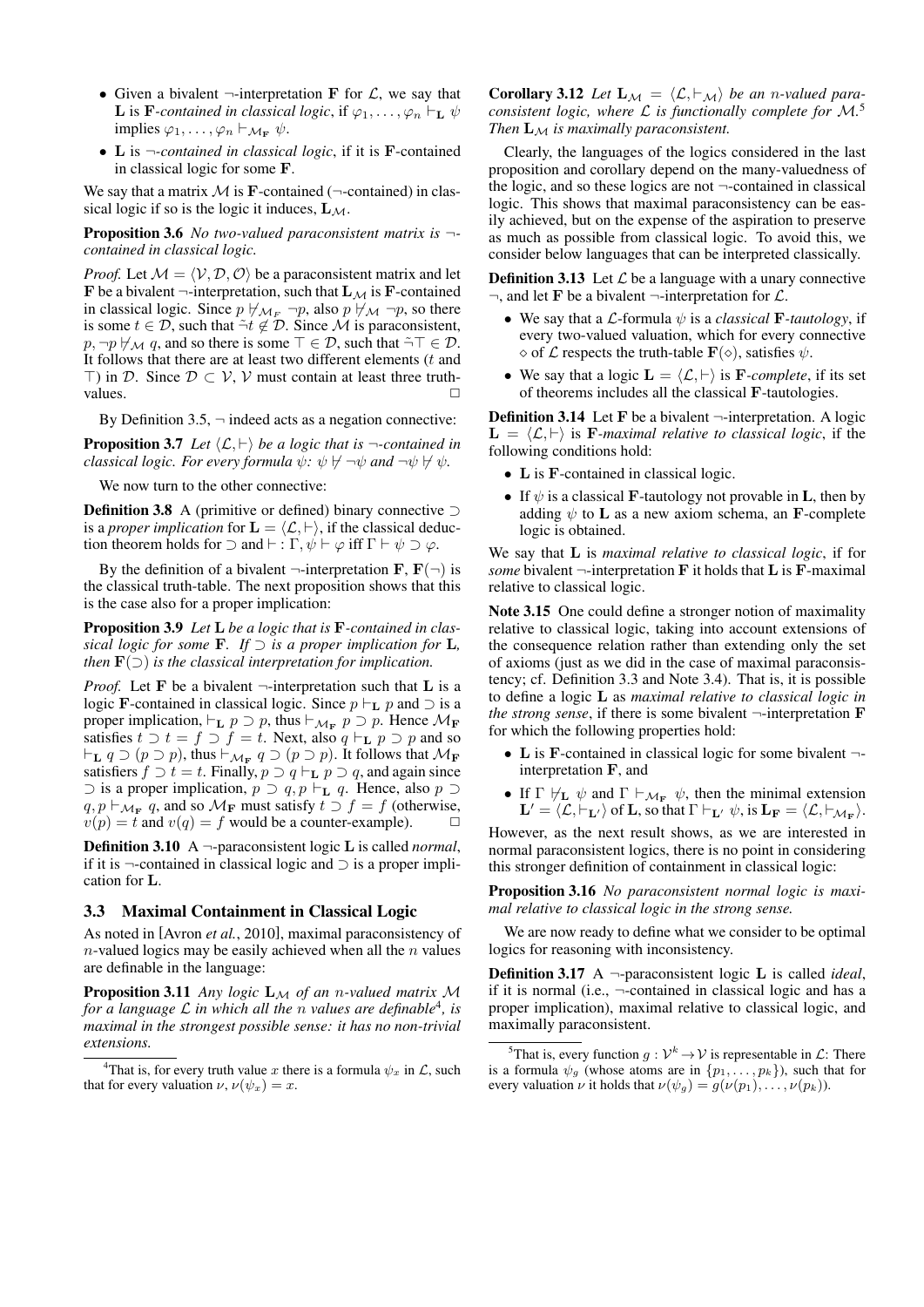# 4 A Systematic Construction of Ideal Logics

A natural question to ask at this point is whether ideal logics do exist. In this section we not only give a positive answer to this question, but also show that for every  $n > 2$  there is an extensive family of *n*-valued ideal logics, each of which is not equivalent to any *k*-valued logic with  $k < n$ .<sup>6</sup>

**Proposition 4.1** *Let*  $\mathbf{L}_{\mathcal{M}} = \langle \mathcal{L}, \vdash_{\mathcal{M}} \rangle$  *be a*  $\neg$ *-paraconsistent logic for a language L that includes a unary connective ⋄. Suppose that*  $\mathbf{L}_M$  *is*  $\neg$ -contained in classical logic and that *for some n >* 2 *the following conditions are satisfied:*

\n- 1. 
$$
p, \neg p \vdash_{\mathcal{M}} \Diamond^{n-2}p
$$
,
\n- 2.  $p, \neg p, \Diamond^k p \vdash_{\mathcal{M}} q$ , for  $1 \leq k \leq n-3$ ,
\n- 3.  $p, \neg p, \neg \Diamond^k p \vdash_{\mathcal{M}} q$ , for  $1 \leq k \leq n-3$ ,
\n- 4.  $p \vdash_{\mathcal{M}} \neg \neg p$ .
\n

*Then M has at least n elements, including at least n−*2 *nondesignated elements.*

*Proof.* By the proof of Proposition 3.6, there should be at least one element  $t \in \mathcal{D}$ , such that  $f = \tilde{\neg} t \notin \mathcal{D}$  and at least one element  $\top \in \mathcal{D}$ , such that  $\tilde{\neg} \top \in \mathcal{D}$ . Let  $\bot_k = \tilde{\diamond}^k \top$  for  $1 \leq k \leq n-3$ . Then  $\bot_k \in \overline{\mathcal{D}}$  for  $1 \leq k \leq n-3$  (i.e,  $\bot_k \in \mathcal{D}$ *V*  $\setminus$  *D*; otherwise *p*,  $\neg p$ ,  $\diamond$ <sup>*k*</sup>*p*  $\nvdash$  *M q*). Moreover, ⊥<sub>1</sub>, . . . , ⊥<sub>*n*−3</sub> are different from each other, because otherwise we would get that  $\tilde{\diamond}^i$ <sup>*⊤*</sup>  $\in \overline{\mathcal{D}}$  for every *i* > 0, and this violates the condition that  $p, \neg p \vdash_M \Diamond^{n-2}p$ . It follows that  $t, \top, \bot_1, \ldots, \bot_{n-3}$  are all different from each other. Now, by Rule (3) above,  $\tilde{\neg} \bot_k \in$  $\overline{\mathcal{D}}$  (otherwise the assignment  $v(p) = \top$  would contradict this rule). On the other hand, Rule (4) implies that  $\tilde{\neg} f \in \mathcal{D}$ . Hence, *f* is different from  $\perp_1, \ldots, \perp_{n-3}$ . Obviously, *f* is also different from *t* and  $\top$  (since it is in  $\overline{\mathcal{D}}$ ). It follows that  $t, \top, f, \bot_1, \ldots, \bot_{n-3}$  are all different from each other.  $\Box$ 

Now we can construct the promised family of ideal *n*valued logics:

**Theorem 4.2** *Let*  $M = \langle V, D, O \rangle$  *be an n-valued matrix for a language containing the unary connectives ¬ and ⋄, a binary connective ⊃, and a propositional constant* f*. Suppose that n >* 3*, and that the following conditions hold in M:*

- *1.*  $V = \{t, f, \top, \bot_1, \ldots, \bot_{n-3}\}$  *and*  $D = \{t, \top\}$ *,*
- *2. the interpretation of the constant* f *is the element f,*
- *3.*  $\tilde{\neg}t = f$ ,  $\tilde{\neg}f = t$ , and  $\tilde{\neg}x = x$  *otherwise*,
- *4.*  $\delta t = f$ ,  $\delta f = t$ ,  $\delta \top = \bot_1$ ,  $\delta \bot_i = \bot_{i+1}$  for  $i < n-3$ ,  $and \tilde{\diamond} \perp_{n-3} = \top$ ,
- *5.*  $a \tilde{\supset} b = t$  *if*  $a \notin \mathcal{D}$  *and*  $a \tilde{\supset} b = b$  *otherwise*,
- *6. for every other n-ary connective*  $\star$  *of*  $\mathcal{L}$ *,*  $\tilde{\star}$  *is classically closed, i.e., whenever*  $a_1, \ldots, a_n \in \{t, f\}$ *, also*  $\tilde{\star}(a_1,\ldots,a_n) \in \{t,f\}.$

*Then*  $\mathbf{L}_M = \langle \mathcal{L}, \vdash_M \rangle$  *is an ideal n*-valued paraconsistent *logic that is not equivalent to any k-valued logic with*  $k < n$ *.* 

*Proof.* It can be easily checked that all the conditions in Proposition 4.1 are satisfied, so by that proposition, for every matrix  $\mathcal{M}'$  with less than *n* elements,  $\vdash_{\mathcal{M}} \neq \vdash_{\mathcal{M}'}$ .

We divide the rest of the proof to several lemmas, showing that  $L_M$  satisfies all the properties of an ideal paraconsistent logic. In the sequel we shall assume that *M* is an *n*-valued matrix satisfying the conditions in the theorem.

#### **Lemma 4.3**  $\mathbf{L}_M$  *is a normal*  $\neg$ *-paraconsistent logic.*

*Proof.* Clearly,  $\mathbf{L}_{\mathcal{M}}$  is  $\neg$ -paraconsistent. By the definitions of the connectives in  $\mathcal{L}, \mathcal{M}$  is  $\neg$ -contained in classical logic. It is also easy to verify that the classical deduction theorem obtains for *⊃* and *⊢M*, and so *⊃* is a proper implication. Thus  $L_{\mathcal{M}}$  is normal.

#### Lemma 4.4 *M is maximally ¬-paraconsistent.*

*Proof.* Note first that for any  $a \in V \setminus \{t, f\}$  there is  $0 \le j_a \le k$ *n*−2, such that a valuation *v* is a model in *M* of  $\{\diamond^{j_a} p, \neg \diamond^{j_a} p\}$ iff *v*(*p*) = *a* (*j* $\tau$  = 0 or *j* $\tau$  = *n*−2, and *j*<sub>⊥*i*</sub> = *n*−2 − *i*). Let  $\mathbf{L} = \langle \mathcal{L}, \vdash_{\mathbf{L}} \rangle$  be any proper extension of  $\mathbf{L}_{\mathcal{M}}$ . Then there are some  $\psi_1, \ldots, \psi_k$  and  $\varphi$ , such that  $\psi_1, \ldots, \psi_k \vdash_{\mathbf{L}} \varphi$ , but  $\psi_1, \ldots, \psi_k \not\vdash_{\mathcal{M}} \varphi$ . From the latter it follows that there is a valuation *v*, such that  $v(\psi_i) \in \mathcal{D}$  for every  $1 \leq i \leq k$ , and  $v(\varphi) \in \mathcal{D}$ . Let  $p_1, \ldots, p_m$  be the atoms occurring in  $\{\psi_1, \ldots, \psi_k, \varphi\}$ . Since we can substitute the propositional constant f for any *p* such that  $v(p) = f$ , and  $\neg$ f for any *p* such that  $v(p) = t$ , we may assume that  $v(p)$  is in  $V \setminus \{t, f\}$ for any atom *p*. Accordingly, let  $j_i = j_{v(p_i)}$  for  $1 \leq i \leq m$ . By the observations above, v is the only model of the set  $\Psi =$  $\bigcup_{1 \leq i \leq m} {\{\diamond^{j_i} p_i, \neg \diamond^{j_i} p_i\}}$ . It follows that  $\Psi \vdash_{\mathcal{M}} \psi_i$  for every 1 ≤ *i* ≤ *k*, and  $\Psi$  ∪ { $\varphi$ }  $\vdash_{\mathcal{M}} q$  (where *q* is a new variable). Hence  $\Psi \vdash_{\mathbf{L}} q$ . Now, by substituting  $\diamond^{n-j_i-2} p$  for  $p_i$  (where  $p$ is different from *q*), we can unify  $\Psi$  to  $\{\diamond^{n-2}p, \neg \diamond^{n-2}p\}$ . But in **L**<sub>*M*</sub> both elements of this set follow from  $\{p, \neg p\}$ . Thus,<br> $p, \neg p \vdash r, a$  and so **L** is not paraconsistent.  $p, \neg p \vdash_L q$ , and so **L** is not paraconsistent.

### Lemma 4.5 *M is maximal relative to classical logic.*

*Proof outline.* Let  $\varphi$  be a formula that is not *M*-valid, and let  $\Delta$  be the set of instances of  $\varphi$ . Suppose for contradiction that there is a classical tautology  $\theta$  such that  $\Delta \nvDash_{\mathcal{M}} \theta$ . Let  $\Gamma$ be a maximal theory extending  $\Delta$ , such that Γ  $\nvdash_{\mathcal{M}} \theta$ . Then for every formula  $\psi$ , either  $\psi \in \Gamma$ , or  $\Gamma$ ,  $\psi \vdash_{\mathcal{M}} \theta$  and so  $\Gamma \vdash_{\mathcal{M}} \psi \supset \theta$ . Now, for any truth value  $a \in \mathcal{V}$  and formula  $\psi \in \mathcal{W}_{\mathcal{L}}$ , define formulas  $\phi_1^a(\psi)$  and  $\phi_2^a(\psi)$  as follows:

$$
\begin{array}{ll}\n\phi_1^t(\psi) = \psi & \phi_2^t(\psi) = (\neg \psi) \supset \theta \\
\phi_1^f(\psi) = \neg \psi & \phi_2^f(\psi) = \psi \supset \theta \\
\phi_1^{\top}(\psi) = \psi & \phi_2^{\top}(\psi) = \neg \psi \\
\phi_1^{\perp_i}(\psi) = \diamond^{n-2-i}\psi & \phi_2^{\perp_i}(\psi) = \neg \phi_1^{\perp_i}(\psi) \\
(i = 1, \dots, n-3)\n\end{array}
$$

Define a valuation  $\nu$  by:  $\nu(\psi) = a$  if  $\phi_1^a(\psi) \in \Gamma$  and  $\phi_2^a(\psi) \in$ Γ. It can be verified that *ν* is a well-defined classical valuation that is a model of Γ but is *not* a model of  $\theta$ . Now, since  $\theta$  is a classical tautology and  $\nu$  is a classical valuation, necessarily *ν*( $\theta$ ) = *t*, contradicting the fact that *ν* is not a model of  $\theta$ .  $\Box$ <br>This concludes the proof of Theorem 4.2 This concludes the proof of Theorem 4.2.

**Example 4.6** Let  $M = \langle \{t, f, \top, \bot\}, \{t, \top\}, \mathcal{O} \rangle$  be a fourvalued matrix for a language  $\mathcal L$  that consists of a propositional constant f, an implication connective *⊃* , defined by:

$$
a \tilde{\supset} b = t
$$
 if  $a \in \{f, \perp\}$  and  $a \tilde{\supset} b = b$  if  $a \in \{t, \top\}$ ,

and the following two unary connectives:

<sup>&</sup>lt;sup>6</sup>By Proposition 3.6 there are no ideal logics for  $n = 2$ .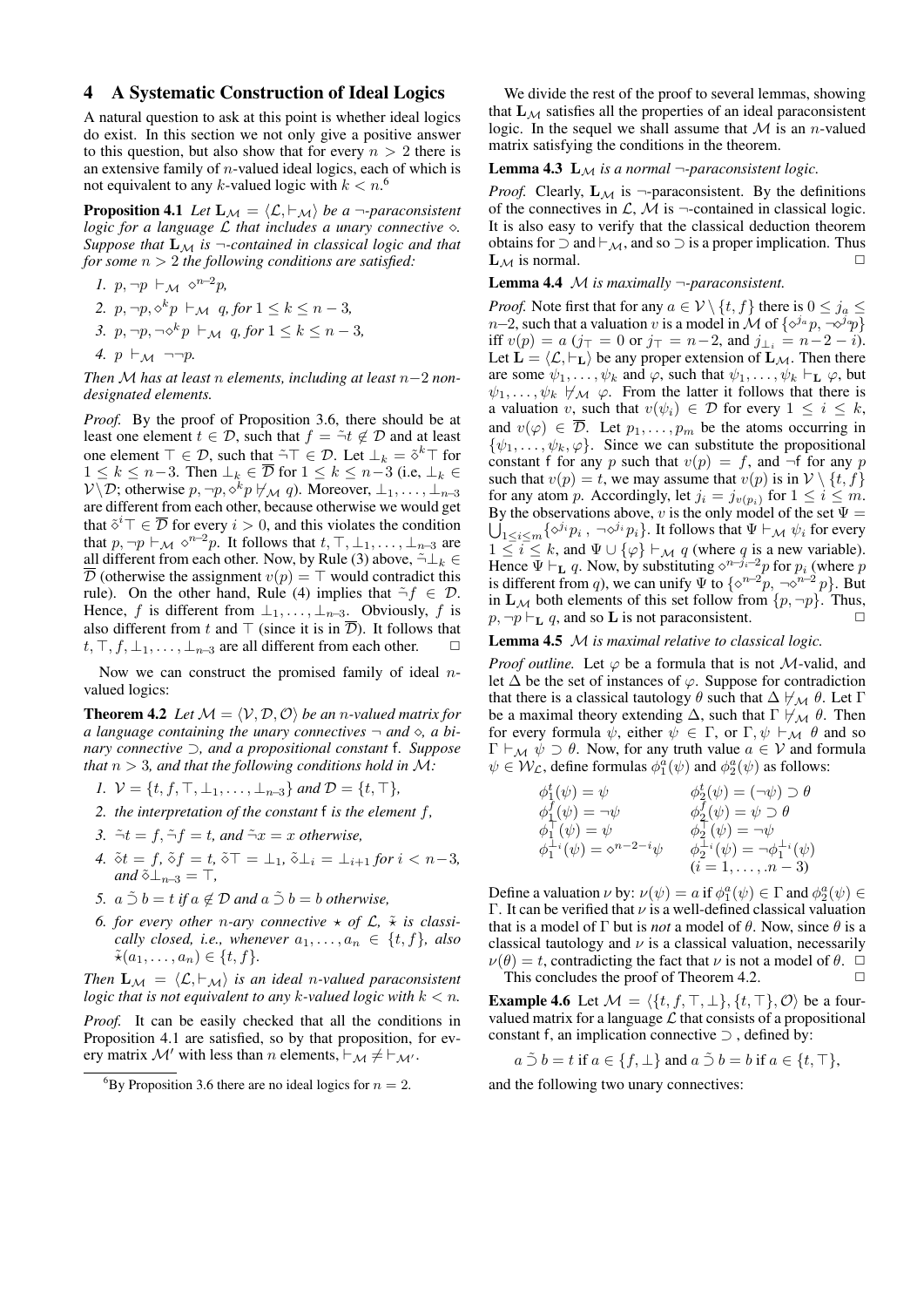- 1. Belnap's negation [Belnap, 1977], denoted *¬*, in which  $\tilde{\neg}t = f$ ,  $\tilde{\neg}f = t$ ,  $\tilde{\neg}T = \top$  and  $\tilde{\neg} \bot = \bot$ .
- 2. Fitting's conflation [Fitting, 1991], denoted *−*, in which *−*˜ *t* = *t*, *−*˜ *f* = *f*, *−⊤*˜ = *⊥* and *−⊥*˜ = *⊤*.

It is east to verify that the connective *⋄* from Theorem 4.2 can be defined by a composition of the two unary connectives above: for all  $x \in \{t, f, \top, \bot\}$ ,  $\delta a = \tilde{\neg} - a = \tilde{\neg} - a$ .

By Theorem 4.2, **L***<sup>M</sup>* is an ideal four-valued paraconsistent logic, and it is equivalent to no three-valued logic. Note that the extensions of this logic by the standard (Belnap/Fitting) four-valued conjunction and disjunction, defined by:

| $\tilde{\vee}$   t f $\top \perp$ |  |                                                                  |  | $\tilde{\wedge}$   $t$ $f$ $\top$ $\bot$                                                    |  |  |
|-----------------------------------|--|------------------------------------------------------------------|--|---------------------------------------------------------------------------------------------|--|--|
|                                   |  | $t$ $t$ $t$ $t$ $t$                                              |  | $t$ $t$ $f$ $\top$ $\bot$                                                                   |  |  |
|                                   |  | $f   t f \top \bot$                                              |  | $\begin{array}{c}\n f \uparrow f & f \uparrow f \\  \top \uparrow f & \top f\n \end{array}$ |  |  |
|                                   |  | $\mathsf{T}$ $\mathsf{t}$ $\mathsf{T}$ $\mathsf{T}$ $\mathsf{t}$ |  |                                                                                             |  |  |
|                                   |  | $\perp$ $\perp$ $t$ $\perp$                                      |  | $\perp$ $\perp$ f f $\perp$                                                                 |  |  |

are still ideal logics. As shown already in [Arieli and Avron, 1998], these logics provide a very natural framework for reasoning with inconsistent information, and have corresponding cut-free, sound and complete Hilbert-type and Gentzen-type proof systems.

## 5 The Three-Valued Case

Three-valued semantics is the most popular framework for reasoning with inconsistency. Among other reasons, this is because it is the minimal framework adhering paraconsistent reasoning (recall Proposition 3.6). Below, we study in greater detail ideal logics in this context.

**Proposition 5.1** *Let*  $M = \langle V, \mathcal{D}, \mathcal{O} \rangle$  *be a three-valued paraconsistent matrix that is ¬-contained in classical logic. Then M is isomorphic to a matrix*  $\mathcal{M}' = \langle \{t, f, \top\}, \{t, \top\}, \mathcal{O} \rangle$ *, in which*  $\tilde{\neg}t = f$ *,*  $\tilde{\neg}f = t$  *and*  $\tilde{\neg}T \in \{t, \top\}$ *.* 

*Proof.* Let **F** be a bivalent  $\neg$ -interpretation, such that  $\mathbf{L}_M$ is **F**-contained in classical logic. By the proof of Proposition 3.6, there are  $t, \top \in \mathcal{D}$ , such that  $f = \tilde{\neg} t \notin \mathcal{D}$  and  $\tilde{\neg} \top \in$ *D*. Since  $|V| = 3$ , necessarily  $V = \{t, f, \top\}$  and  $D = \{t, \top\}$ . Now, since  $p, \neg\neg p \not\vdash_{\mathcal{M}_F} \neg p$ , also  $p, \neg\neg p \not\vdash_{\mathcal{M}} \neg p$ . Thus, there is a model  $\nu$  of  $\{p, \neg\neg p\}$  that does not satisfy  $\neg p$ . For this *ν*, it holds that  $\nu(p) \in \mathcal{D}$  and  $\nu(\neg p) \notin \mathcal{D}$ , thus  $\nu(p) = t$ . Since also  $\nu(\neg\neg p) \in \mathcal{D}$ , we get that  $\neg f = \neg \neg t \in \mathcal{D}$ , and so  $\tilde{\neg} f \in \{t, \top\}$ . Let us now show that  $\tilde{\neg} \tilde{\neg} \tilde{\neg} T \in \mathcal{D}$ . If *¬⊤*˜ = *t*, then *¬*˜*¬⊤*˜ = ˜*¬t* = *f* and *¬*˜*¬*˜*¬⊤*˜ = ˜*¬f ∈ D*. If *¬⊤*˜ = *⊤*, then *¬*˜*¬*˜*¬⊤*˜ = *⊤*. Hence *¬*˜*¬*˜*¬⊤ ∈ D* ˜ . Now, since *p*  $\forall \mathcal{M}$   $\neg \neg \neg p$ , necessarily  $\tilde{\neg} \tilde{\neg} \tilde{\neg} t = \tilde{\neg} \tilde{\neg} f \notin \mathcal{D}$ , and so  $\tilde{\neg} f \neq \top$  If follows that  $\tilde{\neg} f = t$  $\tilde{\neg} f \neq \top$ . It follows that  $\tilde{\neg} f = t$ .

Interestingly, in the three-valued case, maximal paraconsistency implies maximality relative to classical logic.

Theorem 5.2 *Let M be a three-valued matrix that is ¬ contained in classical logic. If* **L***<sup>M</sup> is maximally paraconsistent then* **L***<sup>M</sup> is maximally paraconsistent relative to classical logic.*

*Proof.* First, we need the following lemmas:

Lemma 5.3 *Let M be a three-valued maximally paraconsistent matrix, for which there is some classical ¬-interpretation* **F***, such that*  $L_M$  *is* **F***-contained in classical logic, but*  $L_M$ *is not* **F***-maximal relative to classical logic. Then the operations of M are classically closed.*<sup>7</sup>

**Lemma 5.4** *Let*  $M = \langle V, \mathcal{D}, \mathcal{O} \rangle$  *be a three-valued matrix for*  $\mathcal{L}$ *. If*  $\mathcal{M}$  *is classically closed, then*  $\mathbf{L}_{\mathcal{M}}$  *is*  $\neg$ *-contained in classical logic.*

*Proof of Lemma 5.4.* Suppose that *M* is classically closed. Consider the  $\neg$ -interpretation  $\mathbf{F}_{\mathcal{M}}(\diamond) = \tilde{\diamond}_{\mathcal{M}}/\{t, f\}$ , where  $\delta_M/\{t, f\}$  is the reduction of  $\delta_M$  to  $\{t, f\}$ . Now, let  $\varphi_1, \ldots, \varphi_n, \psi \in \mathcal{W}_\mathcal{L}$ , such that  $\varphi_1, \ldots, \varphi_n \not\vdash_{\mathcal{M}_{F_\mathcal{M}}} \psi$ . Then there is some  $\mathcal{M}_{\mathbf{F}_M}$ -valuation *ν*, such that  $\nu(\varphi_i) \in \mathcal{D}$  for all  $1 \leq i \leq n$  and  $\nu(\psi) \notin \mathcal{D}$ . By the definition of  $\mathcal{M}_{\mathbf{F}_M}, \nu$  is also an *M*-valuation, and so  $\varphi_1, \ldots, \varphi_n \not\vdash_M \psi$ . Hence  $\mathbf{L}_M$ is  $\mathbf{F}_{\mathcal{M}}$ -contained in classical logic.

To prove Theorem 5.2, let *M* be a three-valued matrix that is  $\neg$ -contained in classical logic and such that  $\mathbf{L}_{\mathcal{M}}$  is maximally paraconsistent. Then in particular  $\mathbf{L}_{\mathcal{M}}$  is paraconsistent and is F-contained in classical logic for some F.

If  $\mathbf{L}_{\mathcal{M}}$  is **F**-complete, or if for every classical **F**-tautology  $\psi_0$  not provable in  $\mathbf{L}_{\mathcal{M}}$ , the addition of  $\psi_0$  to  $\mathbf{L}_{\mathcal{M}}$  as an axiom results in an F-complete logic, then we are done. Otherwise, by Lemma 5.3, *M* is classically closed, and by Proposition 5.1,  $\tilde{\neg}t = f$  and  $\tilde{\neg}f = t$ . Thus, by Lemma 5.4,  $\mathbf{L}_{\mathcal{M}}$  is **F***M*-contained in classical logic.

We end by showing that  $\mathbf{L}_{\mathcal{M}}$  is  $\mathbf{F}_{\mathcal{M}}$ -maximal relative to classical logic. Let  $\psi'$  be a classical  $\mathbf{F}_{\mathcal{M}}$ -tautology not provable in  $\mathbf{L}_{\mathcal{M}}$  and let  $\Delta'$ <sup>\*</sup> be the set of all of its substitution instances. Let  $\mathbf{L}'^*$  be the logic obtained by adding  $\psi'$  as a new axiom to **L***M*. Then for every theory Γ we have that  $\Gamma \vdash_{\mathbf{L}^{\prime*}} \phi$  iff  $\Gamma, \Delta^{\prime*} \vdash_{\mathcal{M}} \phi$ . In particular, since  $\mathcal M$  is maximally paraconsistent,

$$
\Delta^{\prime *}, \varphi, \neg \varphi \vdash_{\mathcal{M}} \phi \text{ for every } \varphi, \phi. \tag{1}
$$

Suppose for contradiction that there is some classical **F***M*tautology  $\sigma$  not provable in  $\mathbf{L}'^*$ . Since  $\nvdash_{\mathbf{L}'}\sigma$ , also  $\Delta'^* \not\models \mathcal{M}$ *σ*. Hence, there is a valuation  $\nu \in \Lambda_{\mathcal{M}}$  which is a model of  $\Delta'$ <sup>\*</sup>, but  $\nu(\sigma) = f$ . Note that since M is a  $\nu$ -paraconsistent three-valued matrix, by Proposition 5.1,  $\top \in \mathcal{D}$  and  $\tilde{\neg} \top \in \mathcal{D}$ . If there is some  $\psi$  such that  $\nu(\psi) = \top$ , then since  $\nu$  is a model of  $\Delta'$ <sup>\*</sup>, it is also a model of  $\Delta'$ <sup>\*</sup>  $\cup$   $\{\psi, \neg \psi\}$ , and so by (1) above, it is a model of  $\sigma$ , in contradiction to the fact that  $\nu(\sigma) = f$ . Otherwise,  $\nu(\psi) \in \{t, f\}$  for all  $\psi$ , and so  $\nu$  is an  $M_{\mathbf{F}_M}$ -valuation, assigning *f* to  $\sigma$ , in contradiction to the fact that  $\vdash_{\mathcal{M}_{F_{\mathcal{M}}}} \sigma$ . Hence, all the classical  $\mathbf{F}_{\mathcal{M}}$ -tautologies are provable in  $\mathbf{L}'^*$ , and so  $\mathbf{L}_{\mathcal{M}}$  is  $\mathbf{F}_{\mathcal{M}}$ -maximal relative to classical logic, which implies that it is also maximally paraconsistent relative to classical logic.  $\Box$ 

Corollary 5.5 *Every normal and maximally paraconsistent three-valued logic is ideal.*

In order to identify three-valued ideal logics, then, one may incorporate the following criterion, given in [Arieli *et al.*, 2011], for checking maximal paraconsistency.

<sup>&</sup>lt;sup>7</sup>That is, for every *n*-ary connective, if  $a_1, \ldots, a_n \in \{t, f\}$ , then also  $\tilde{\diamond}(a_1, \ldots, a_n) \in \{t, f\}.$